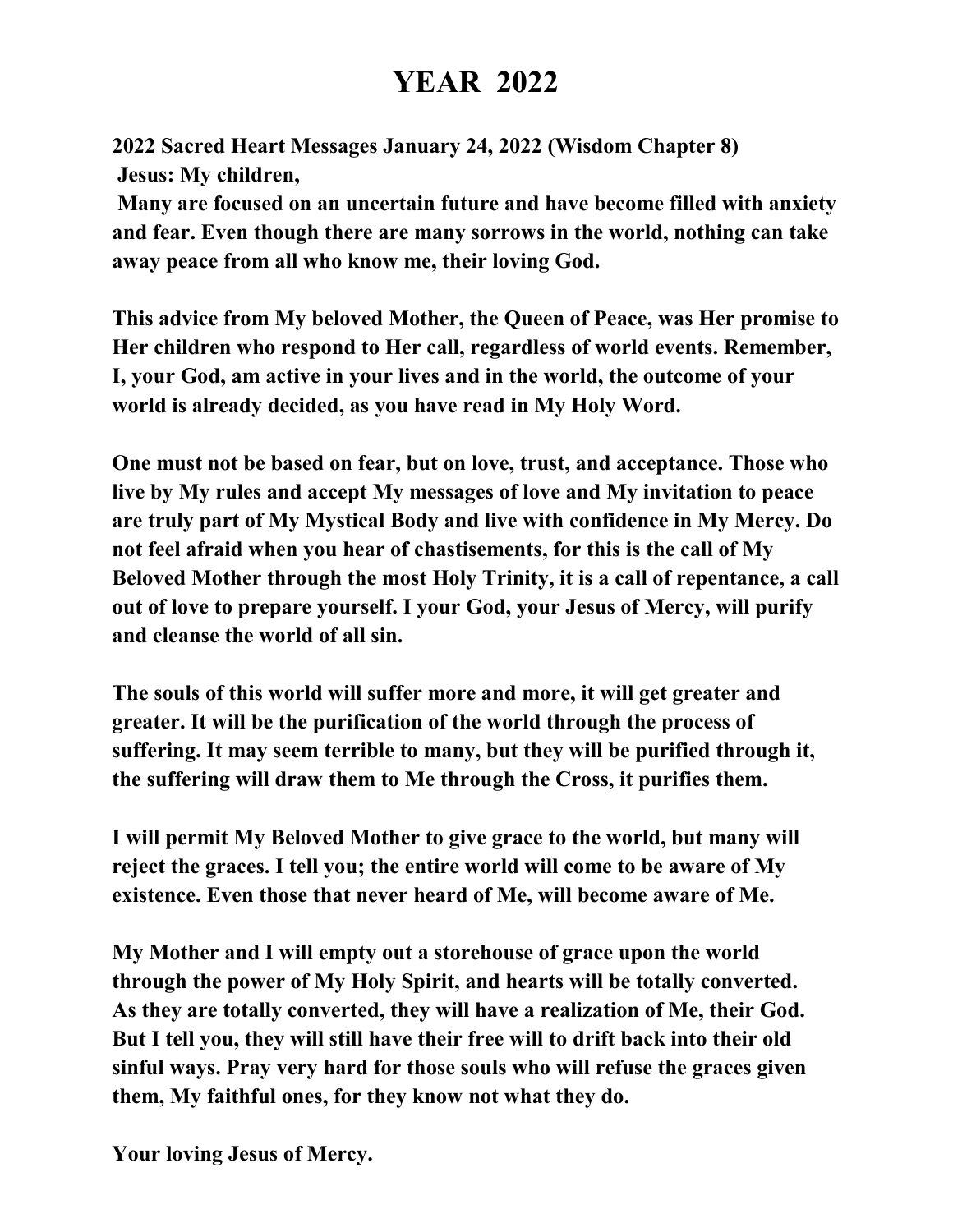## **January 24, 2022 SACRED HEART PRAYER**

**Ann: Before mass begins this day of the 24 th of January, I preceded to pray for my relatives and others that needed my prayers for their sufferings, when the words of Jesus came into my heart. I was looking at the crucifix on the altar,** 

**Jesus said: "My daughter, I know your thoughts, and your prayers for others, but I ask you to look at Me and thank Me with the words of love that I gave you through My beloved Bishop Roger Kaffer.**

**He had asked you to pray this prayer each and every day, to take the words into your heart with great love and devotion. To look at Me and pour out this beautiful prayer he wrote to Me on Calvary in Jerusalem in 1984. Even though he is no longer on this earth, he is with you in spirit. I ask you to spread this devotion to My prayer warriors, it is very powerful."** 

**The Sacred Heart Prayer**

**The Sacred Heart Prayer Oh my Jesus, I love you! I love you! I love you! Most Sacred Heart, most Sacred Love of my lover, my Savior, my God and my all! How can you love me? So unworthy, so fragile, so fickle! Yet you do and I know it and I cannot tell you how deeply, how immensely and how intensely and completely I wish to return your love for me.** 

**By living, dying and bringing honor and glory to You by helping in a priestly, selfless way to spread Your Kingdom. Oh Christ my King! All that I am, have and do I give to You! No strings! No conditions! Just total, confident love.** 

**There is nothing, Lord Jesus, nothing at all that you cannot have - nothing at all that I will not give - or give up - if you want me to. I know this is easier to say than to do. I know that I am a coward and a sinner and a weakling. But my confidence and love for you is such that I know whatever you ask, you will more than give the strength to give you - Not fearfully, reluctantly, begrudgingly - but cheerfully and gladly.**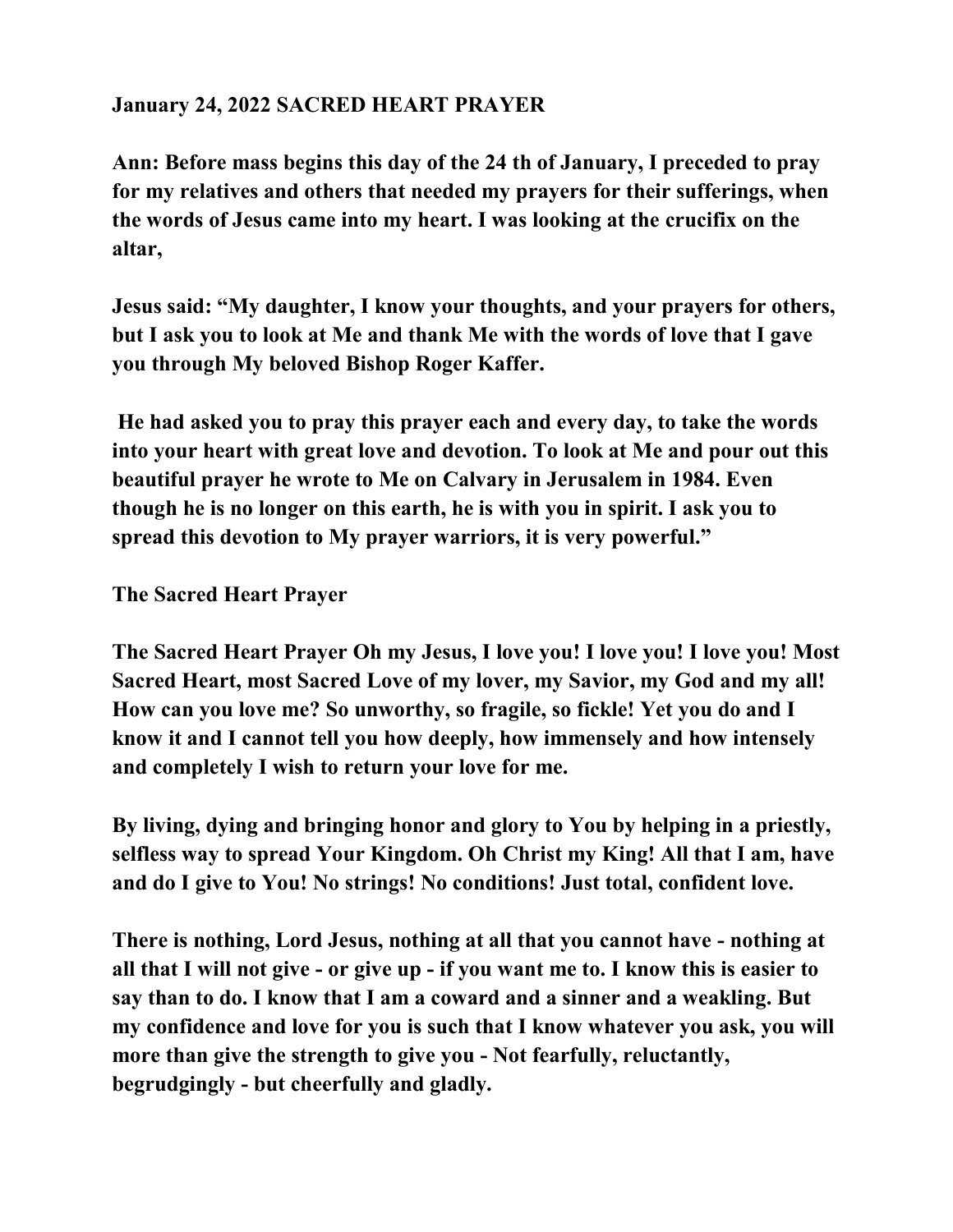**Your will! Let me do your will, my Jesus! Completely, totally, unreservedly with no strings attached! I love you! I love you! I love you! I wish to be completely and Totally Yours.**

**Come Lord Jesus! Come into my heart, come into my soul, come into my body, and take me, possessed me, transform me, only keep me always close to you then dispose me of as you will!** 

**Amen.**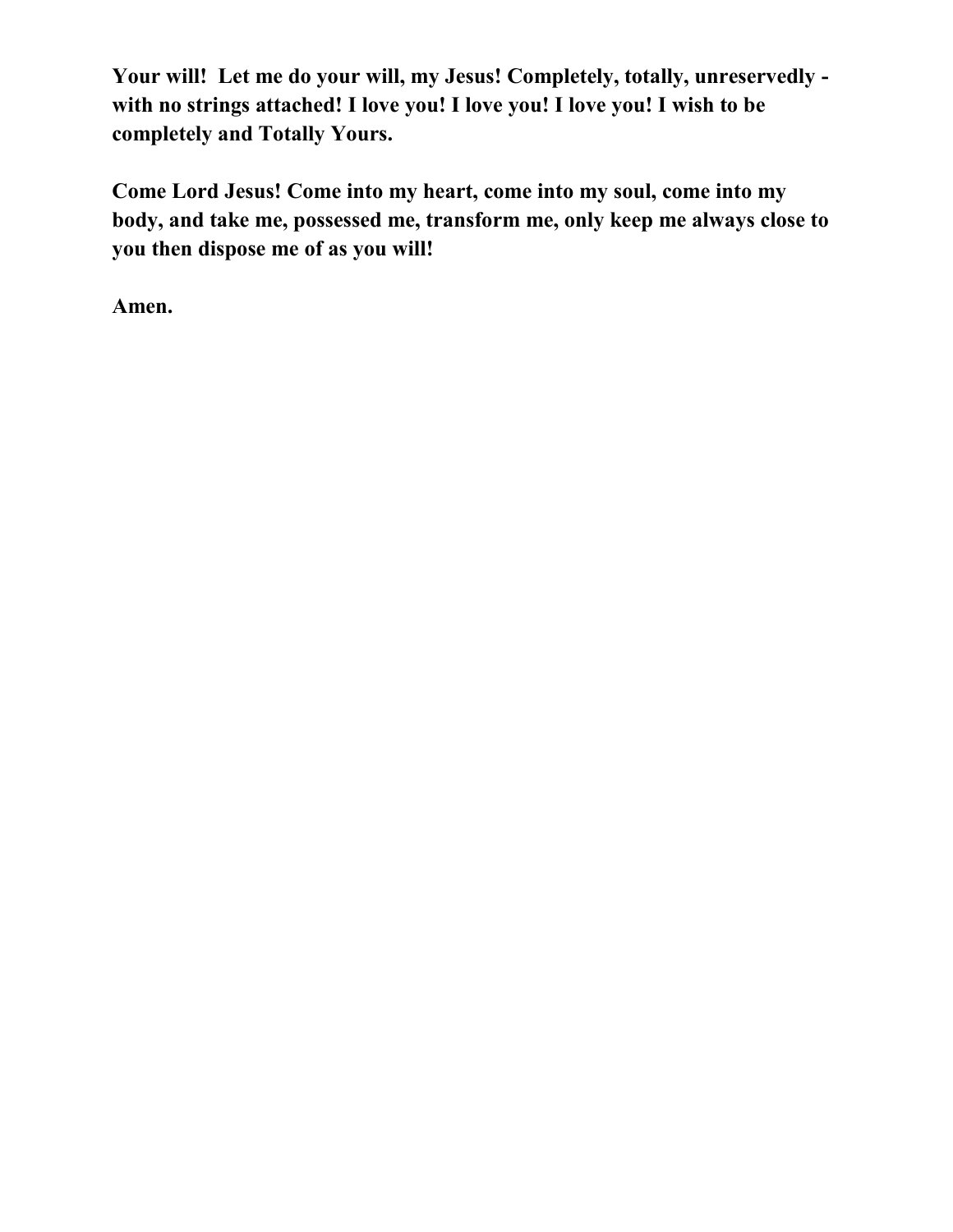**February 14, 2022 (Proverbs 8:22-32)**

**Jesus:**

**My voice goes through all the world. My glory speaks across the universe. I tell you carefully observe all My words and live them to the fullest. May My followers proclaim My Word to every creature, for I am faithful to My promise of salvation. Fill the earth with love, and patience, humility, and peace.**

**If My people would hear My voice and walk in My ways, I would quickly humble their enemies. If people would only believe, have faith, all things are possible.**

**I hear My people say they have given up on life, they shout, "Let us eat, drink, and be merry," but their eyes are dull and their lips hard, love is totally absent within them. When these souls lost their faith, they lost their reason too. They are drunken men and women who argue for the sake of arguing. They have given over the quest for truth. The heaviest of all human burdens is death, with its attendant, fear, and grief.**

**When one refuses to recognize one's own poverty, is not to recognize Me, their loving God of Mercy. To not allow Me to be their God, to provide what they need, to not be bound by chains of addictions, to be alone in this ever changing world in which they live.**

**To let Me provide for all their needs, to recognize that through prayer, the source of life, all the chains would be broken, and they would gain the possession of My Heart. Time, My little ones, is moving rapidly and will not slow down.**

**Prayer time is so important to save souls, especially your family members that you call out to Me, day in and day out to save their soul, for their conversions.**

**Many hearts are still very far from Me, but never give up hope, continue to pray and fast and call down My Mercy upon them.**

**Your loving Jesus .**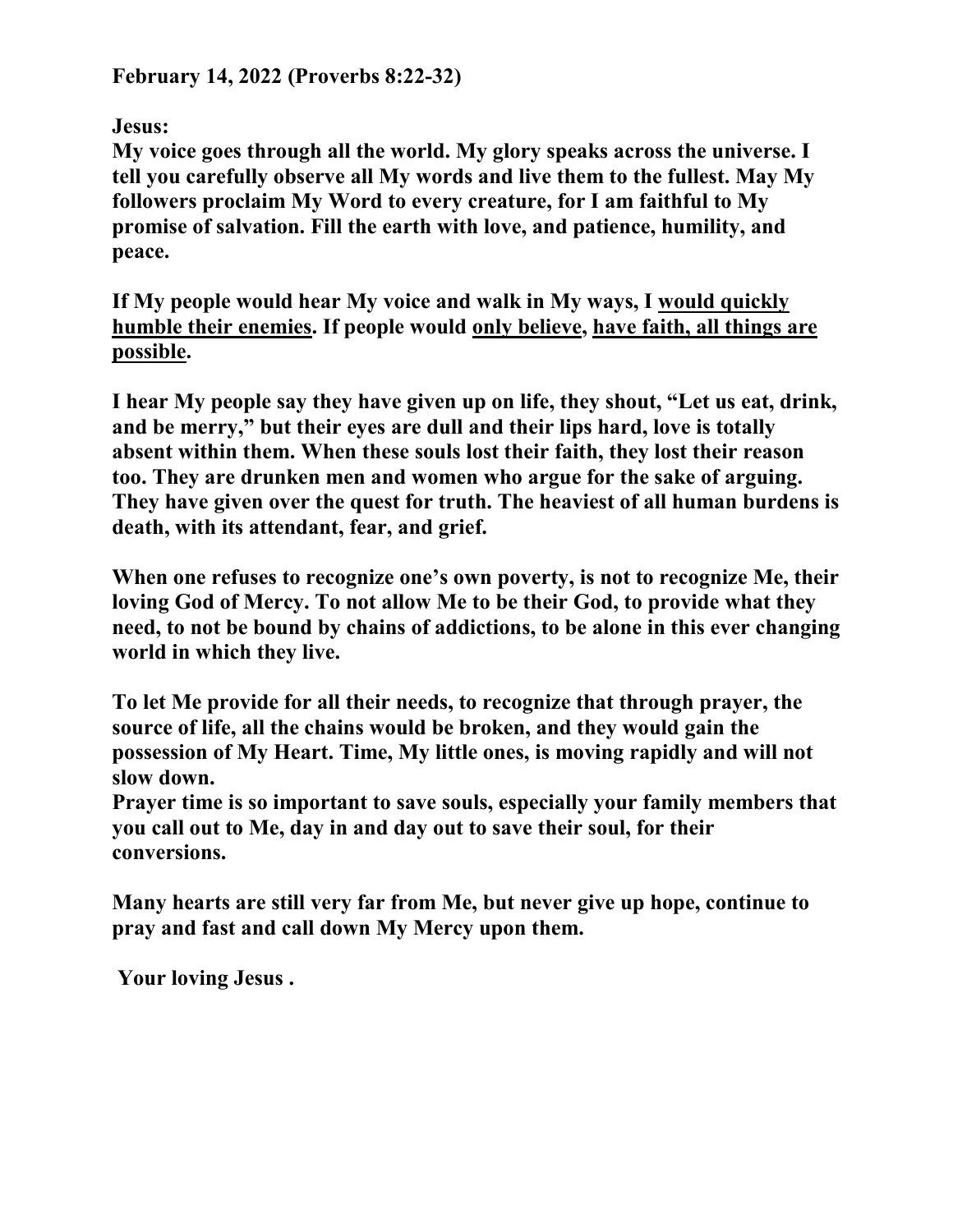**February 14, 2022 (Proverbs 8:22-32)**

**Ann: Dear Jesus, as I receive you this day, may I ask you to please clean up my garden of all debris. I ask you to walk through it and pull everything that hinders me from getting closer to you, that they may never grow again. That I may be freed to move forward and never look back. This I ask of you, dear Lord, this day of my birth.**

**Jesus: My child, your words give comfort to Me in all your trials. Your trust in Me permits you to keep moving forward. You have never given up hope and this pleases Me above all.** 

**By your faith and perseverance mountains can be moved. I hear your call for help, and I will surely answer all who place their complete trust in Me. I will pull every weed from your garden, that hinders you from reaching your eternal goal.** 

**I never refuse a soul who asked and prays continually for special graces.**

**I never want to stumble through your garden, I desire to walk through it without any roadblocks.** 

**Continue to give Me all your weaknesses and insecurities that I may make your soul pure and holy. This I wish to do for you this day for being My faithful servant.**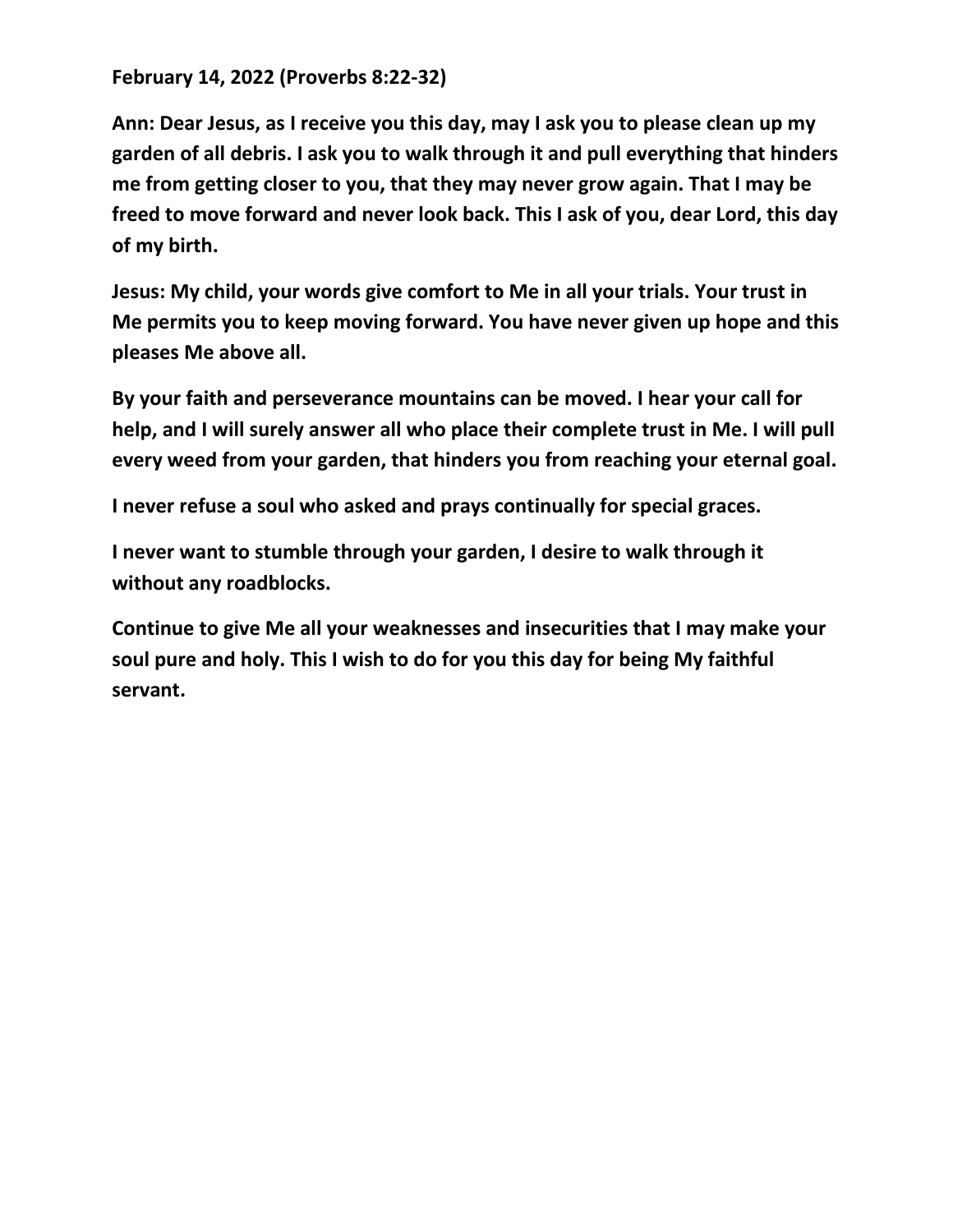**March 14, 2022 (Sirach 16)**

**Jesus: My children,** 

**Days are swiftly passing, and confusion, destruction and terror are among you. You will not be able to trust anyone, not even your best friend. Place your trust in Me and ask solely for My help. I will be your light that shineth in the darkness. You will long for My presence and seek out My goodness. For all the wickedness of My people, there must be terrible destruction. The earth must be cleansed so that I may come and rule My people, so they may live in peace and prosperity.**

**Hold fast to these messages, My dear ones, for the day is coming when the enemy will be destroyed, wiped out at last, then I will come to live among you, and many nations will be converted to Me and I will live among them all.** 

**I will remove the sins of the land in a single day and after, I will declare that all live in peace. You will succeed, because of My Spirit, though you are few and weak, I tell you, no mountains, no matter how high can stand before Me, for it will flatten out. All this will come to pass when My people obey My Commandments and receive My many blessings.** 

**I am your heritage; I will always provide for you. Let your every moment be united in prayer. Offer in prayer all your trials and sacrifices to Me, for all sinners.** 

**My priests, bishops, cardinals, religious, and especially My beloved Vicar of Christ, need your prayers and sacrifices, dear ones. Pray, pray, pray.**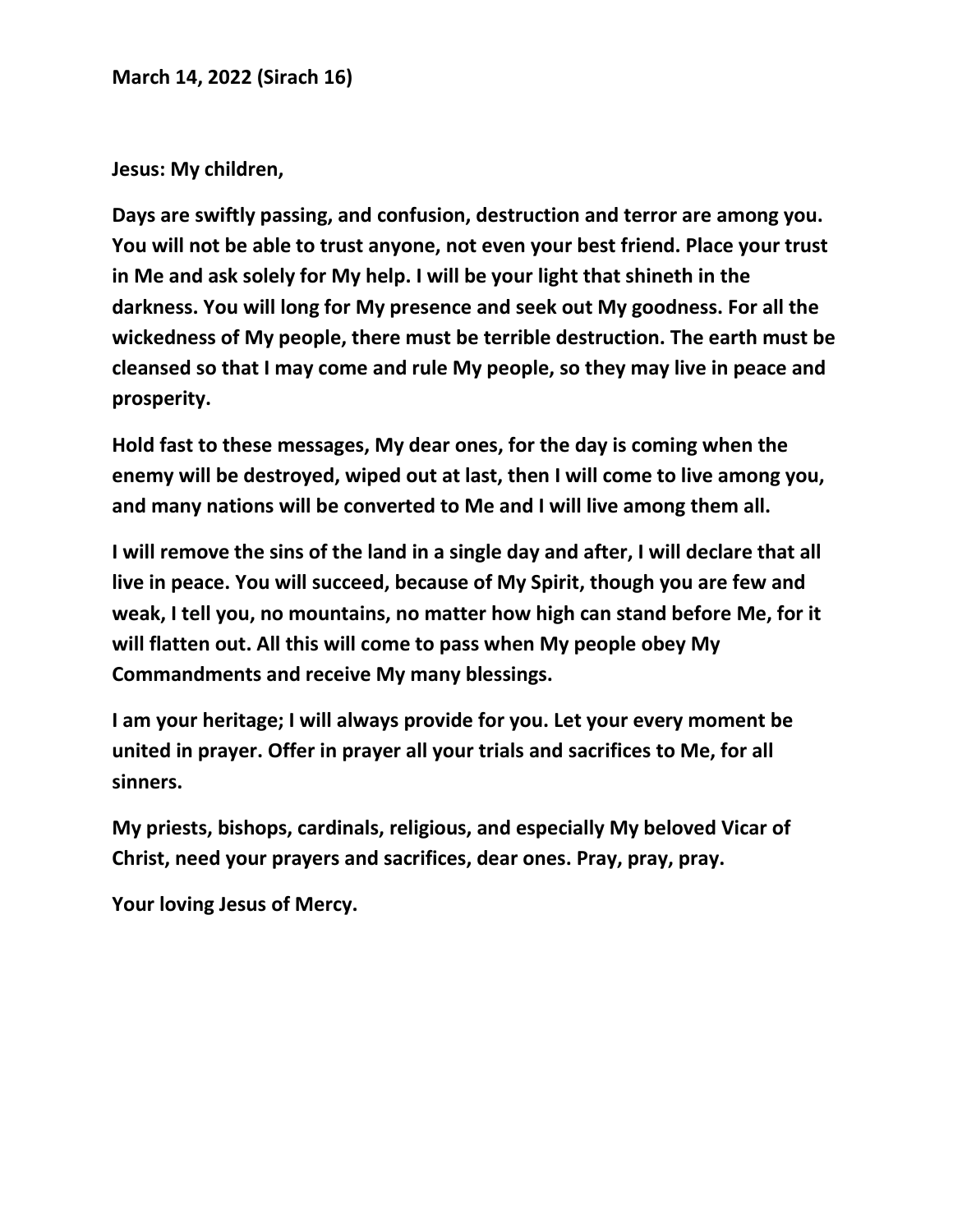## **Jesus: My children,**

**I give you this message to help you understand, why so many have forgotten Me. Many souls have a paralyzed hand and a working hand. The paralyzed hand cannot be used, so they must use the other hand. The souls with the paralyzed hand cannot be bothered with Me, their God, and so they are without My enlightenment. I do not exist to them. I desire to flow My grace of conversion from those with a working hand to the one with the paralyzed hand to renew My life in their soul, but they refuse this grace. The souls that refuse are in darkness and will not come to the Light. They are full of sin and remain in darkness, far away from Me. Their soul is in deep sin and cannot recognize the truth or the reality of My true presence. I have reached out to them through suffering souls that I have chosen to bring them back to Me, to let My grace and the Light of My Spirit flow freely to their soul, giving them new life, but they reject Me. This rejection saddens Me, for they are all My children, and I will never give up on them.** 

**Your world is suffering due to this rejection of so many souls that pierce My Heart. I tell you, My word is alive, it is Spirit and My Light is Wisdom. The Light and My Word is Life, for all who receive it. Let Heaven be your goal, not hell, live not one day in darkness, but in truth and light. Everyone who calls upon My name will be saved, just as I have promised. Go in peace.**